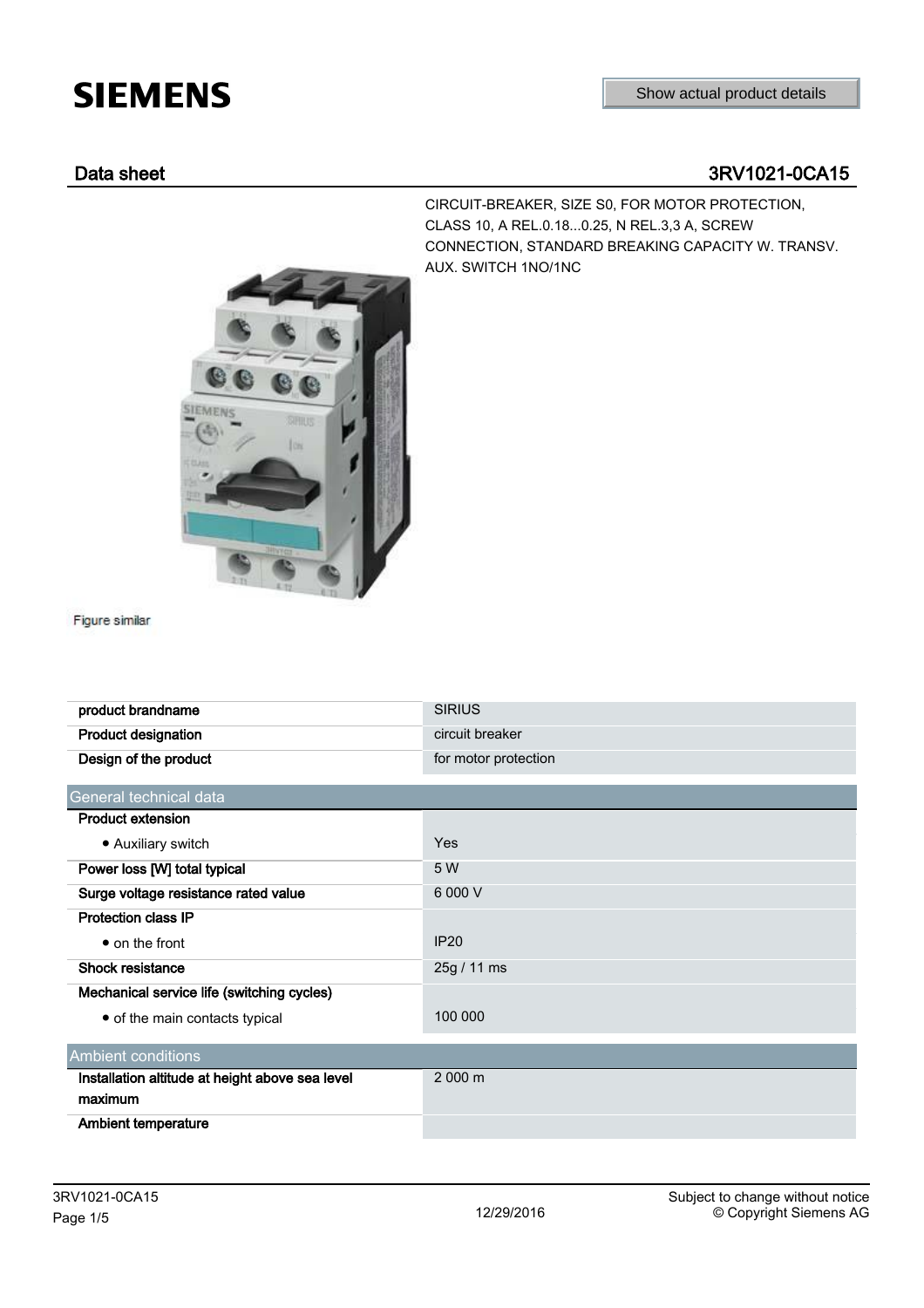| • during operation         | $-20$ +60 $^{\circ}$ C .          |
|----------------------------|-----------------------------------|
| $\bullet$ during storage   | $-50$ +80 $^{\circ}$ C $^{\circ}$ |
| $\bullet$ during transport | $-50$ +80 $^{\circ}$ C .          |

| Main circuit                                     |           |
|--------------------------------------------------|-----------|
| Number of poles for main current circuit         | 3         |
| Adjustable pick-up value current of the current- | 0.180.25A |
| dependent overload release                       |           |
| <b>Operating voltage</b>                         |           |
| • rated value                                    | 690 V     |
| • at AC-3 rated value maximum                    | 690 V     |
| <b>Operating current</b>                         |           |
| $\bullet$ at AC-3                                |           |
| — at 400 V rated value                           | 0.25A     |
| <b>Operating power</b>                           |           |
| $\bullet$ at AC-3                                |           |
| - at 400 V rated value                           | $0.06$ kW |
| <b>Operating frequency</b>                       |           |
| $\bullet$ at AC-3 maximum                        | 151/h     |

| <b>Auxiliary circuit</b>                         |             |
|--------------------------------------------------|-------------|
| Design of the auxiliary switch                   | transverse  |
| Number of CO contacts                            |             |
| • for auxiliary contacts                         | $\mathbf 0$ |
| Operating current of auxiliary contacts at AC-15 |             |
| $\bullet$ at 24 V                                | 2A          |
| $\bullet$ at 230 V                               | 0.5A        |
| Operating current of auxiliary contacts at DC-13 |             |
| $\bullet$ at 24 V                                | 1 A         |
| $\bullet$ at 60 V                                | 0.15A       |

| Protective and monitoring functions                   |                     |  |
|-------------------------------------------------------|---------------------|--|
| Trip class                                            | CLASS <sub>10</sub> |  |
| Maximum short-circuit current breaking capacity (Icu) |                     |  |
| • at AC at 240 V rated value                          | 100 kA              |  |
| • at AC at 400 V rated value                          | 100 kA              |  |
| • at AC at 500 V rated value                          | 100 kA              |  |
| • at AC at 690 V rated value                          | 100 kA              |  |
| Short-circuit protection                              |                     |  |
| Design of the overcurrent release and short-circuit   | thermomagnetic      |  |
| release                                               |                     |  |
| Installation/ mounting/ dimensions                    |                     |  |
| <b>Mounting position</b>                              | any                 |  |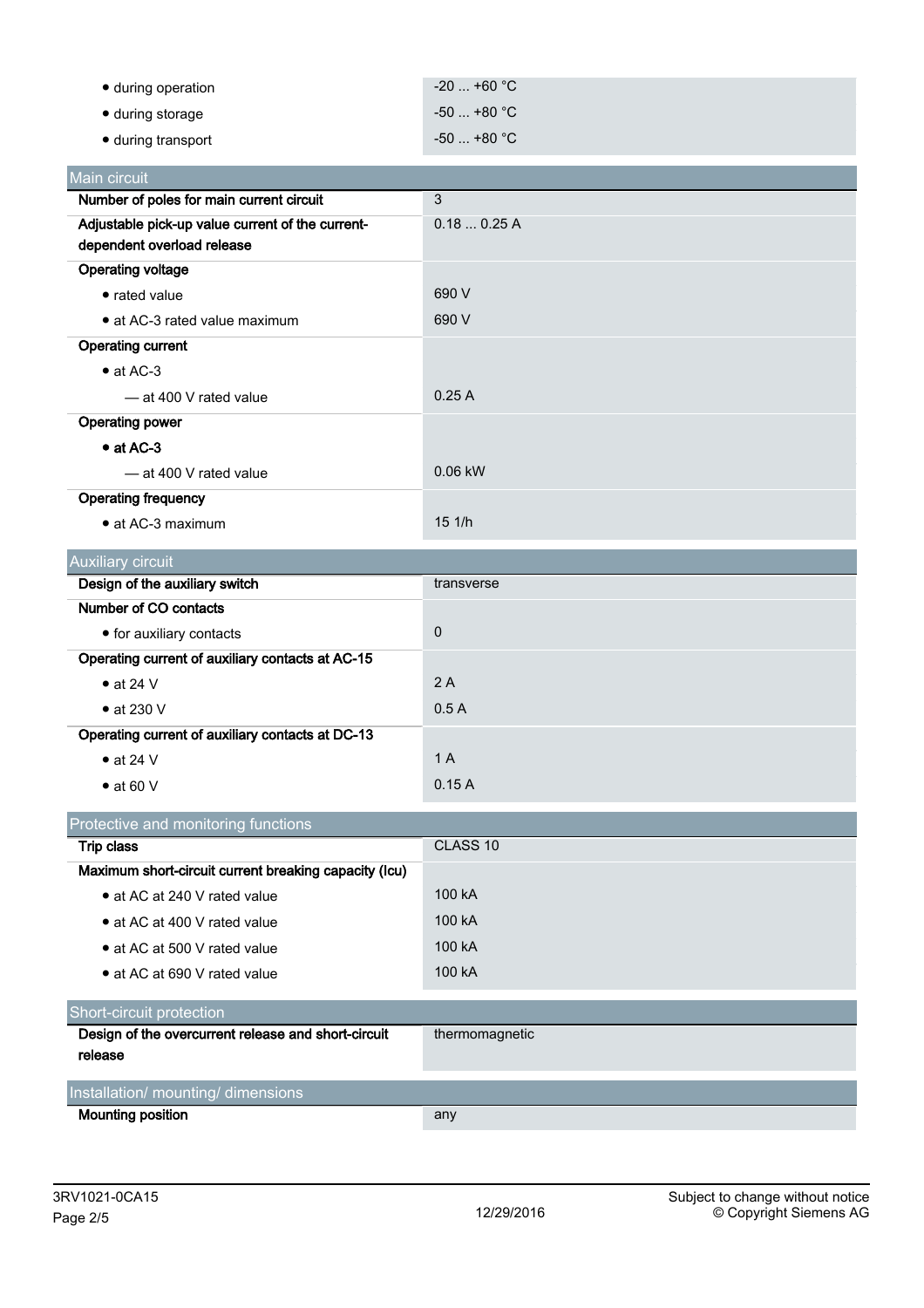| <b>Mounting type</b>                                             | screw and snap-on mounting onto 35 mm standard mounting rail<br>according to DIN EN 50022 |
|------------------------------------------------------------------|-------------------------------------------------------------------------------------------|
| Height                                                           | 97 mm                                                                                     |
| <b>Width</b>                                                     | 45 mm                                                                                     |
|                                                                  | 96 mm                                                                                     |
| Depth                                                            |                                                                                           |
| Required spacing                                                 |                                                                                           |
| • with side-by-side mounting                                     |                                                                                           |
| - Backwards                                                      | $0 \text{ mm}$                                                                            |
| — at the side                                                    | $0 \text{ mm}$                                                                            |
| <b>Connections/Terminals</b>                                     |                                                                                           |
| <b>Product function</b>                                          |                                                                                           |
| • removable terminal for auxiliary and control                   | No                                                                                        |
| circuit                                                          |                                                                                           |
| Type of electrical connection                                    |                                                                                           |
| • for main current circuit                                       | screw-type terminals                                                                      |
| • for auxiliary and control current circuit                      | screw-type terminals                                                                      |
| Arrangement of electrical connectors for main current<br>circuit | front side                                                                                |
| Type of connectable conductor cross-sections                     |                                                                                           |
| • for main contacts                                              |                                                                                           |
| — solid                                                          | 2x (1  2.5 mm <sup>2</sup> ), 2x (2.5  6 mm <sup>2</sup> )                                |
| — stranded                                                       | 2x (1  2.5 mm <sup>2</sup> ), 2x (2.5  6 mm <sup>2</sup> )                                |
| - finely stranded with core end processing                       | 2x (1  2.5 mm <sup>2</sup> ), 2x (2.5  6 mm <sup>2</sup> )                                |
| • at AWG conductors for main contacts                            | 2x(1410)                                                                                  |
| Type of connectable conductor cross-sections                     |                                                                                           |
| • for auxiliary contacts                                         |                                                                                           |
| — solid                                                          | 2x (0.5  1.5 mm <sup>2</sup> ), 2x (0.75  2.5 mm <sup>2</sup> )                           |
| - finely stranded with core end processing                       | 2x (0.5  1.5 mm <sup>2</sup> ), 2x (0.75  2.5 mm <sup>2</sup> )                           |
| • at AWG conductors for auxiliary contacts                       | 2x(1814)                                                                                  |
|                                                                  |                                                                                           |

Certificates/approvals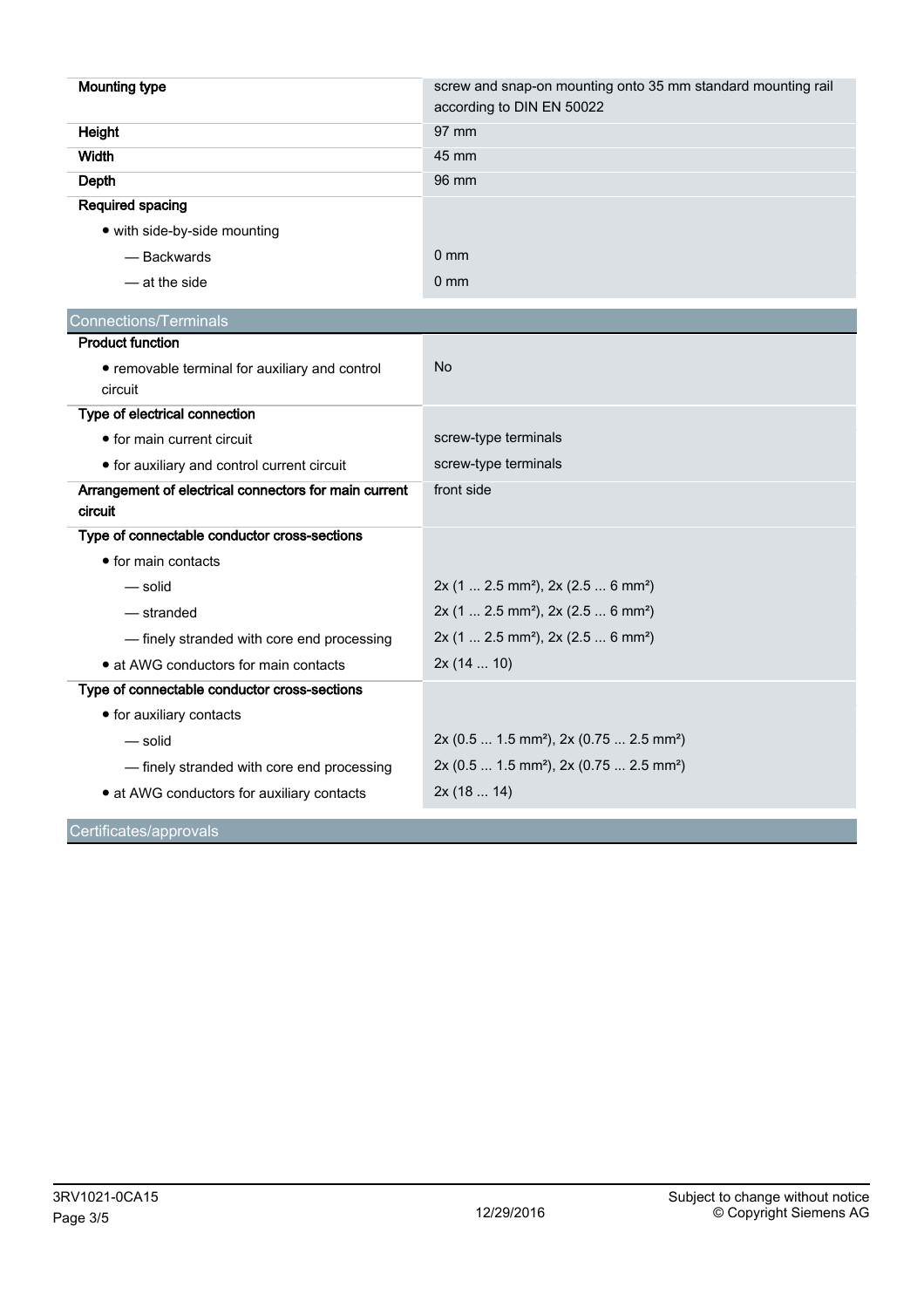

Further information

**LRS** 

Information- and Downloadcenter (Catalogs, Brochures,…) <http://www.siemens.com/industrial-controls/catalogs>

RMRS

Industry Mall (Online ordering system)

<https://mall.industry.siemens.com/mall/en/en/Catalog/product?mlfb=3RV1021-0CA15>

Cax online generator

<http://support.automation.siemens.com/WW/CAXorder/default.aspx?lang=en&mlfb=3RV1021-0CA15>

Service&Support (Manuals, Certificates, Characteristics, FAQs,...) <https://support.industry.siemens.com/cs/ww/en/ps/3RV1021-0CA15>

Image database (product images, 2D dimension drawings, 3D models, device circuit diagrams, EPLAN macros, ...) [http://www.automation.siemens.com/bilddb/cax\\_de.aspx?mlfb=3RV1021-0CA15&lang=en](http://www.automation.siemens.com/bilddb/cax_de.aspx?mlfb=3RV1021-0CA15&lang=en)

VDE